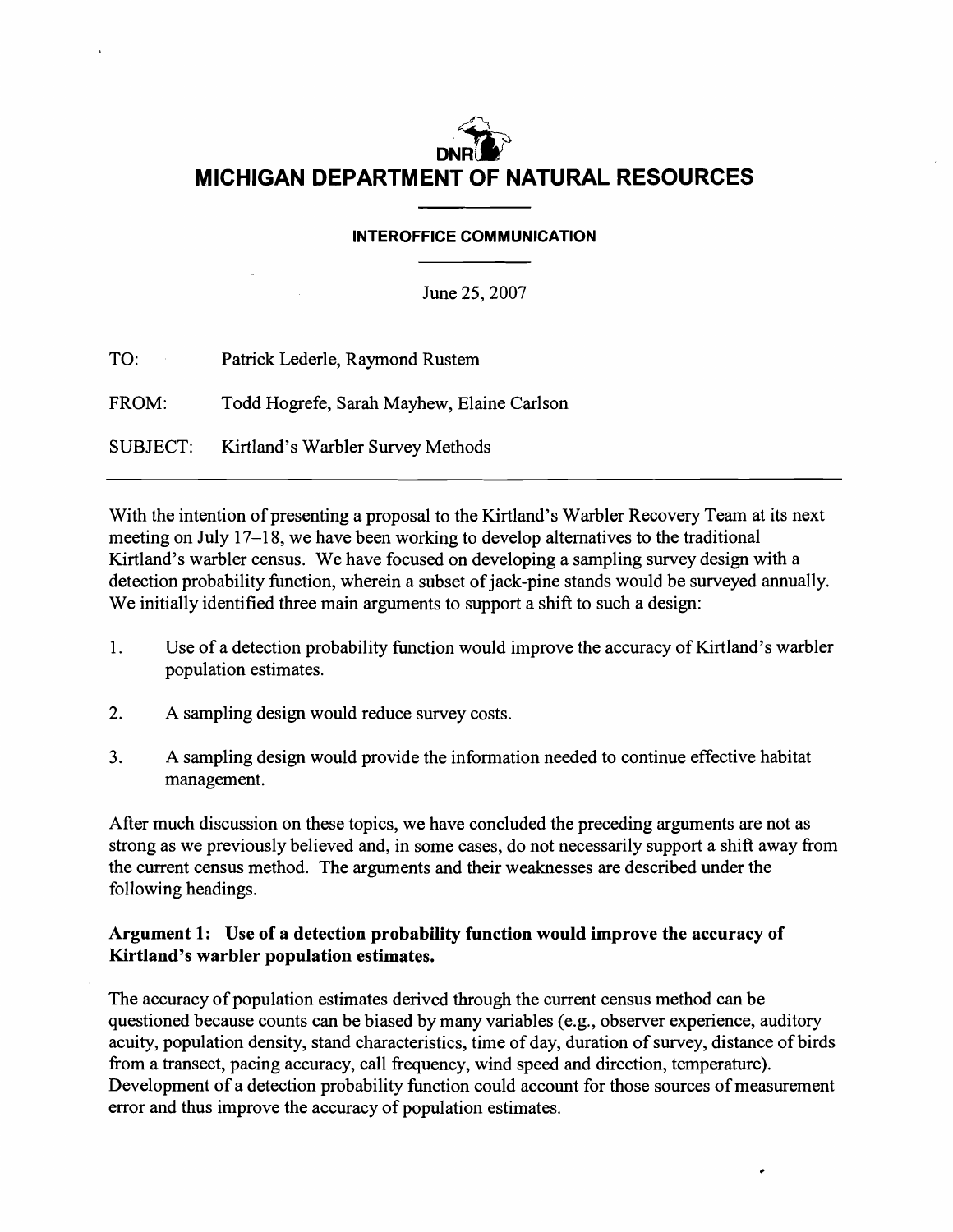We could apply a probability detection function to both census and sample data, and the estimates derived from each method could be improved equally. The benefits associated with use of such a function are unrelated to the question of whether a sampling design is preferable to a census.

Regardless of the type of survey design we use, a probability detection function would be necessary to maximize the accuracy of population estimates. However, quantification and analyses of the sources of error required for development of such a function would require a complex and potentially expensive research project.

#### Argument 2: A sampling design would reduce survey costs.

The current census method is labor intensive and expensive because it requires extensive preparation and coordination and all potential habitats must be surveyed. A sampling design is appealing because it could reduce the time and costs associated with deriving a population estimate. However, the savings associated with a design that would provide precision acceptable to the Recovery Team would not be as great as we initially anticipated.

The variability inherent within the Kirtland's warbler breeding habitat poses a challenge to deriving a precise population estimate from a random sample. Kirtland's warbler population density can be affected by stand age, stand size, jack-pine density, soil type, proximity to other occupied habitats, and relative densities of Kirtland's warblers in adjacent areas. To account for most of the environmental variability and achieve high precision, we would probably need to survey a large proportion of available habitat, and the cost savings associated with a sample versus a census could be minimal.

In addition, if we adopt a sampling design, most of the effort that would be saved would be from volunteers and relatively inexperienced staff. The most-experienced staff would continue to devote large amounts of time to preparation, coordination and surveys. The most-experienced staff also tends to receive higher salaries. As a result, a reduction in survey cost by a certain percentage would result in a disproportionately greater reduction in the annual survey area. In other words, a sample would result in the loss of a greater amount of data relative to the amount of funds that are saved.

### Argument 3: A sampling design would provide the information needed to continue effective habitat management.

Under a sampling design, we would estimate population size based on Kirltand's warbler densities within a subset of available habitats. This method could produce scientifically defensible population estimates that we could use to track population trends and continue our habitat-development program.

Although we would obtain the information we need to develop habitat, a sampling design would result in the loss of some important site-specific data that are used in other habitat-management activities. Information on warbler presence in specific habitats is commonly used during review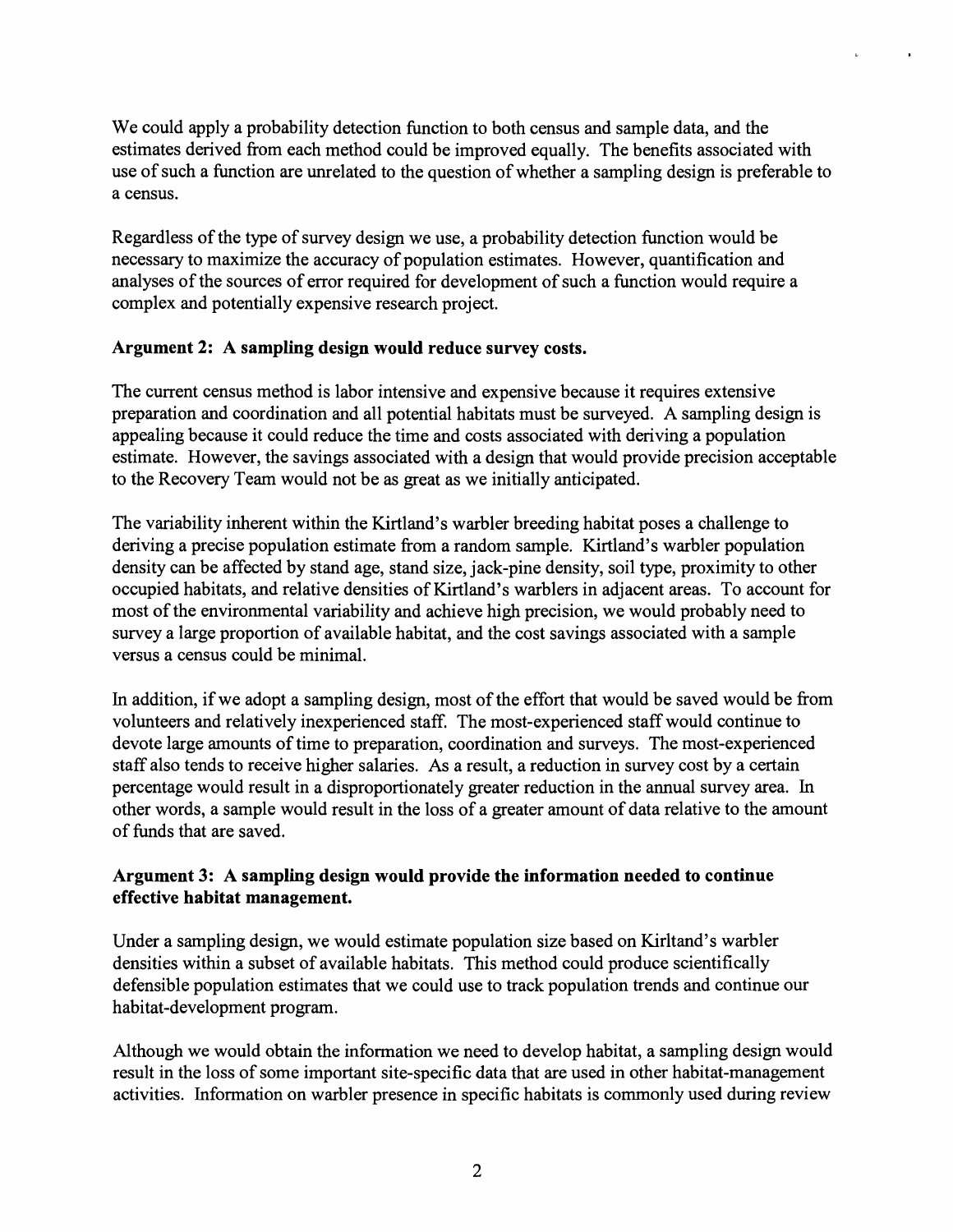of oil and gas leases, routing of timber sales, planning of off-road vehicle routes, placement of cowbird traps, area closures, and review of other potential land uses. In many cases, confirmation of warbler presence is important to justify modifications to specific land uses.

Presence/absence data could be sufficient to provide the information managers need to make recommendations on land use in particular habitats. Presence/absence surveys are less intensive than the transect surveys conducted during the census. However, the need to conduct presence/absence surveys in addition to surveys designed to derive a population estimate could further reduce the cost savings associated with a shift away from a complete census.

## **Conclusion**

We expect the Kirtland's Warbler Recovery Team to resist any proposal to shift away from the traditional census. Some team members have expressed the opinion that a sample would not provide a reliable population estimate, and they object to a loss of direct observation data. They have also explained that the cost of the census is an extremely small (roughly 5%) portion of the expenditures for the entire Kirtland's warbler program. Recovery Team members have stated that this relatively small investment in data collection is important to demonstrate the success and justify the expense of the rest of the program.

To present a proposal that is favorably received by the Recovery Team, we would need to demonstrate the benefits of a sample relative to a census outweigh the liabilities at the program level. By incorporating a probability detection function, we could design a sample that could increase the accuracy of the population estimates. However, such an effort would be expensive initially and would probably yield only meager savings through time. In addition, the use of a detection probability function does not preclude continuation of a census.

A sampling design that conserved funds in any meaningful amount would result in a significant loss of information about the warbler population. With the Kirtland's warbler population at roughly 1.5 times the abundance goal, we could argue that a precise population estimate is no longer necessary, and that increasingly limited funds could be better used by addressing higher priorities. We would need to indicate we are willing to accept the loss of information at current population levels. This argument is not likely to persuade the Recovery Team to endorse a sampling design.

We do not recommend submitting a proposal to the Recovery Team that is based on weak arguments. Also, in the interest of continuing cooperative relationships with our management partners, we do not recommend adopting a sampling design without the approval of the Recovery Team. However, we do intend to discuss these issues at the upcoming Recovery Team meeting. Such a discussion could help clarify data needs and appropriate data-collection techniques at different population levels. We intend to describe the need for research on the detectability of Kirtland's warbler within the context of alternative survey methods.